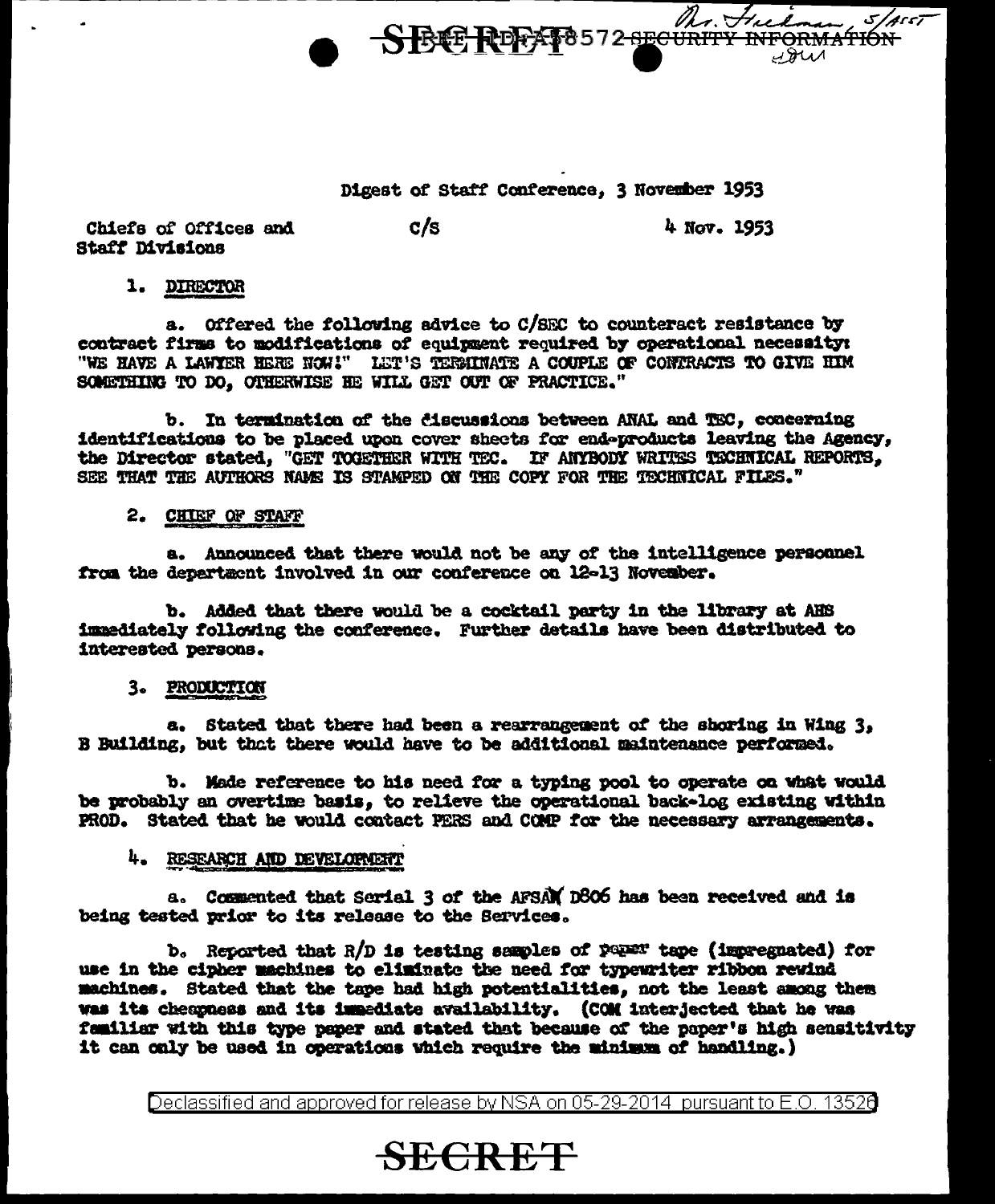## 5. COMPTROLLER

a. Advised that a review of the budget for FY-1955 by the SECDEF had been postponed until next week which would allow more time in its preparation.

b. Commented that the consolidation of management improvement reports received from the organizational elements for the last Fiscal Year clearly indicates points of difficulty which will have to be resolved.

## 6. ADJUTANT GENERAL

Reported that the problem of microfilming and retirement of materials for PROD was presently under study. Commented that the disposition of materials for retirement at Crane was greatly improved over that at Alexandria. Stated further that it was considered advisable to place tape containers on top of cabinets which would make drawers available for storage of other materials. Staff division materials lend themselves most readily to microfilming and would, therefore, make more hard-copy physical space available for PROD. Stated that facilities for microfilming should be established in PROD by the AG, to expedite the entire process.

#### 7. COMMUNICATIONS

a. Advised that a meeting was held with the architects and engineers at Fort Meade relative to their inquiries for location of ducts for the public address system to be installed in the new building.

b. Reported that the necessary arrangements have been made with Director. Communications-Electronics, to provide cable communication between NSA and GCHQ, to operate 14 hours a day, from 1800 hours to 0600 hours, beginning 3 November.

## 8. COMMUNICATIONS SECURITY

a. Reported that a test circuit on the D806 was established Monday from Kahuku, Hawaii, for twenty minutes in plain language. At that time, the connection was lost and it was not picked up again by Cheltenham. NSA does not control the receivers. Stated that R/D picked up the signal locally but was unable to use it because of the noise level.

b. Commented that the problem of "expansion" of materials in white rotor rings has been discussed with the manufacturers, and they will now use the same processing methods with the new 3001 nylon materials as specified by Dupont.

### 9. DEPUTY CHIEF OF STAFF, ADMINISTRATION

Announced that there were no fixed funds for the cocktail party scheduled for 12 November, and that the Director had suggested that NBA be the host. It was noted that Colonel Cooper would be responsible for the party arrangements. Requested that personnel be nominated down to and including Division Chiefs and their Assistants to support this on a voluntary basis. Estimated the cost to be about \$3.00 per person. Stated that it is imperative that we conclude the arrangements as soon as possible.

**SECRET**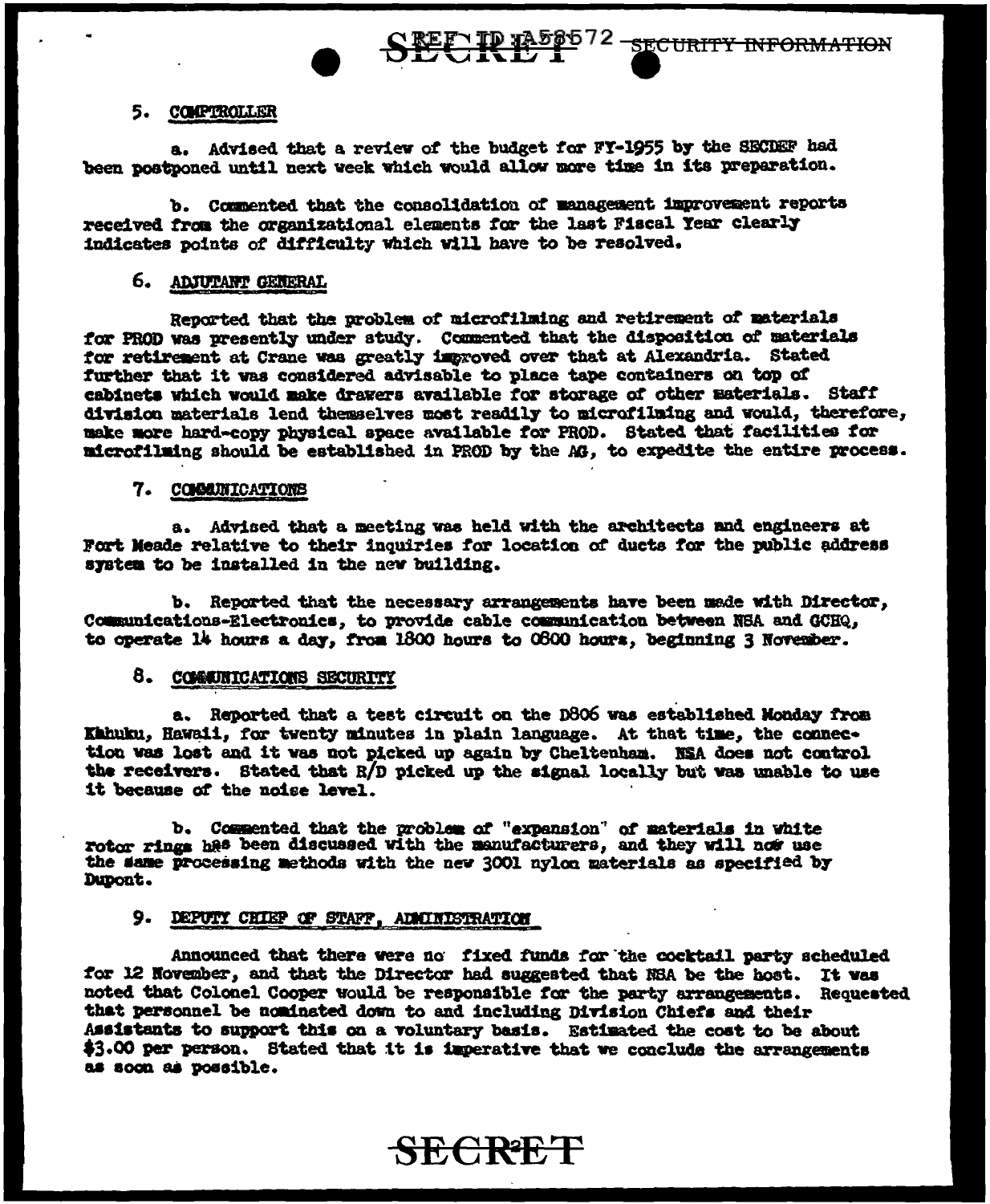## 10. TRAINING

a. Reported that Mr. Callimahos returned from five weeks in England and ASA, Europe.

b. Noted that the first group of four officers began the "Staff Officers" course yesterday.

## 11. PLANS AND POLICY

Confirmed the submission of the Intercept Requirements Paper to the Joint Intelligence Committee on vote sheet, adding that the Overseas Section of the JCS would keep us informed of developments.

## 12. SECIRITY

a. Advised that 44 persons have been cleared for duty at VHFS as of this week.

b. Reported that the Attorney General's office informed us that the paper eliminating the RESTRICTED Classification went to the President last week for signature. However, he noted that the President would not sign it until he has had another meeting with his cabinet.

c. At the conclusion of the discussion on the varying degrees of classification and their justification, the Director stated, "IF THEY WANT AN OFFICIAL AGENCY POSITION AT ANY TIME AND SHOULD THEY CALL YOU AND YOU CAN'T CONTACT YOUR CHIEF OR SOMEONE TO GET THE AGENCY POSITION ON THIS THING. I WILL AT ANY TIME BUY A SYSTEM THAT HAS TWO CATEGORIES OF CLASSIFICATIONS -- CLASSIFIED AND UNCLASSIFIED."

## 13. PERSONNEL

a. Stated that PERS has just completed a series of discussions through out PROD aimed at encouraging communications in both directions in the elimination of misunderstandings and misinformation. It was pointed out that these discussions were held with representatives from the Branch and Section level and included Displaced Career Employee Program and its relation to the Agency, Schedule "A", the strength picture, the program for release of incompetent employees and the Personnel aspects of the Fort Meade move. Commented that arrangements for future discussions of a similar nature in R/D have been made.

b. Remarked that the Agency is up to strength in civilian personnel but that we are 143 short in military.

c. The Director made strong reference to the program, operated by PERS, to remove "sub-standard" personnel from the rolls. "I KNOW THAT WE HAVE A FINE PERSONNEL DEPARTMENT AND THEY DO A LOT OF SCREENING, BUT I SUBMIT TO TOU THAT THERE IS A VERY OLD STANDING RULE THAT SAYS THERE IS ALWAYS A MARGIN AND THAT IF YOU CUT OFF THE BOTTOM TEN PER CENT THERE IMMEDIATELY BECOMES A NEW BOTTOM TEN PER CENT. EVERY TIME THAT YOU FIRE SOMEBODY YOU HAVE A NEW MARGIN. SO I SUBMIT, WITHOUT FEAR OF CONTRADICTION, THAT YOU HAVE SOME VERY SOFT-HEARTED PEOPLE OR OPTUBE PEOPLE IN THE ROLE OF BATTERY COMMANDERS."

# **SECRET**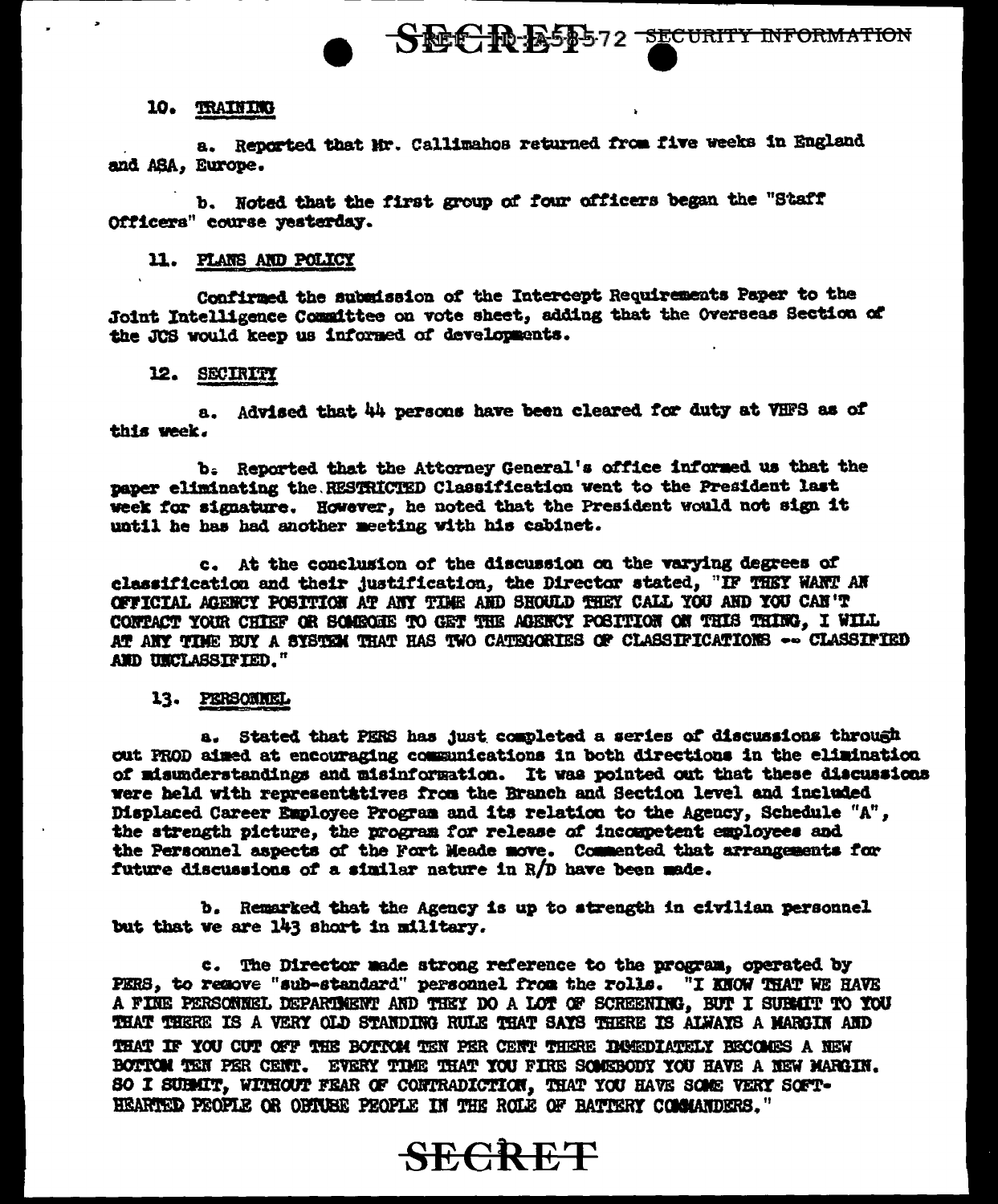SEE IP A56572 SECURITY INFORMATION

## 14. TECHNICAL

 $\dot{r}$ 

Reported that there would be a meeting of the American Documentation Institute on Thursday and Friday of this Week. Stated that two subjects were of prime import to the Agency: (1) Microcard file, contact camera, and other similar items of equipment; (2) A paper eatitled "Documentation in the USSR." Noted that TEC will be represented in this session.

#### 15. HEADQUARTERS COMMANDANT

a. Commented that the buildings at VHFS should be ready for occupancy by C/SEC by Friday of this week.

b. Noted that this first installment of music delivered in the NSA-63 area received a welcome reception.

## 16. COLLECTION

Advised that at the direction of COMP, COLL was investigating the requirements for automatic punching machines to eliminate the slow and tedious manual operation of stamping numbers in NSA-63 Scanning area.

#### 17. AMALYSIS

Advised the group of the policy and procedures for rotating personnel for cross-training purgoses between Branches and Divisions.

## 18. EXPLOITATION

a. Reviewed the unusual operational activities occurring in certain portions of Korea within the last three or four weeks involving special flights of aircraft.

b. Stated that a briefing of consumers was held last Friday, apprising them of these circumstances, and noted that field units in this area have been alerted for further developments. Commented in conclusion that conditions in the Far East were unstable but that the significance of these observations could not yet be determined.

c. Noted that a definite laxity exists in transmissions of and prompt reporting of certain incidents which have occurred in the field.

d. Stated that work was in process to design a standard cover sheet for all NSA publications (of a COMINT nature) distributed to consumers.

e. Reported that we are about to receive authorization from G-2 Army to make it possible for all NSA field stations and Army field stations to pass NSA production of COMINT material to field commanders through the SSO's.

### 19. MACHINE PROCESSING

Expressed his appreciation of the visit of a team from PERS to his shop, circulating and talling to the Branch Chiefs. Stated that he thought this method

**SEGRET**